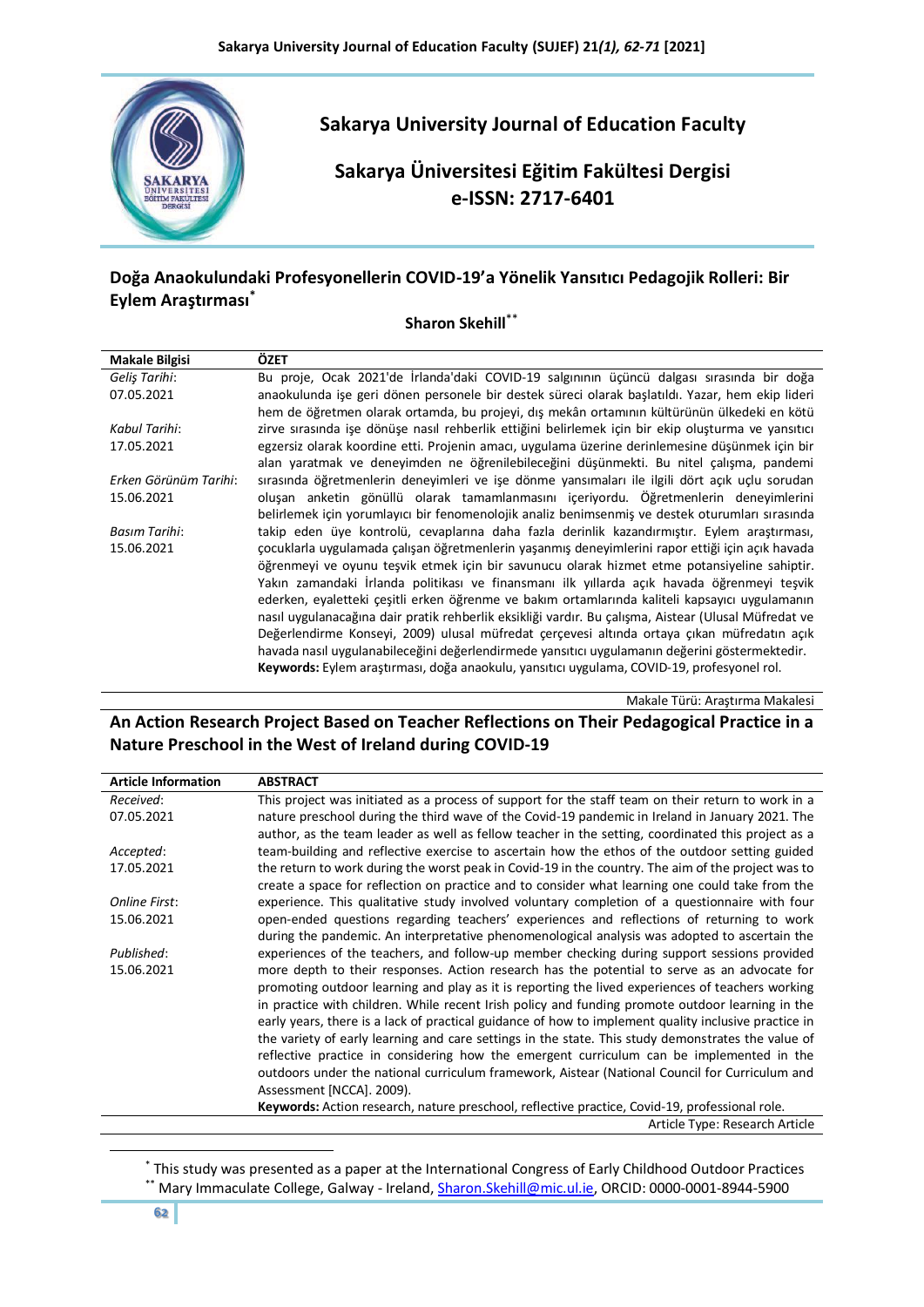**Kaynakça Gösterimi:** Skehill, S. (2021).Doğa anaokulundaki profesyonellerin COVID-19'a yönelik yansıtıcı pedagojik rolleri: Bir eylem araştırması. *Sakarya Üniversitesi Eğitim Fakültesi Dergisi, 21*(1), 62-71.

**Citation Information:** Skehill, S. (2021). An action research project based on teacher reflections on their pedagogical practice in a natüre preschool in the West of Ireland during COVID-19. *Sakarya University Journal of Education Faculty, 21(*1), 1-12.

## **1.INTRODUCTION**

The third wave of the Covid-19 pandemic peaked in Ireland in January 2021 with a surge of cases and hospitalizations which resulted in a nationwide lockdown, closing all schools, retail settings and workplaces. Although the early learning and care (ELC) sector had faced similar lockdown in March of 2020 with the first outbreak of Covid-19, we had returned to practice in June of that year with sunshine, the optimism of reduced cases, and an easing of the restrictions. At the beginning of January, it was a lonelier place, when all other educational settings remained closed with only full-day care services permitted to open to provide care for vulnerable children and for children of frontline and essential workers. Government funding remained an ongoing support to subsidise staff wages during this time as well as specific practice guidance updated regularly from the Department of Children, Equality, Diversity, Integration and Youth (DCEDIY) and the National Public Health Emergency Team (NPHET).

## **1.1. Purpose of the Action Research Study**

The purpose of the study was firstly to create a communicative space acknowledging the challenge of returning to work and an opportunity for the staff team to reflect on their role. It also aimed to empower the teachers and practitioners to consider the existing supports within the curricular ethos of the setting and to identify practical solutions in minimising risk of infection and harm to staff, children, and families.

## **1.2. The Early Years' Setting**

The research project is based on the experiences of fourteen early years' practitioners and teachers working in a nature preschool service in the west of Ireland on their return to practice during this time in January 2021. As service manager, and fellow teacher, I led the action research project with the staff team. Our childcare service, located in a rural village, is split between two settings: The Nursery providing full-day care for babies and toddlers, and the Willows which caters for children aged three to twelve years. Both settings have a longestablished outdoor ethos whereby the babies and toddlers spend an average of 50-70% of their day in the outdoor environment, and the older children at the Willows spending 70-100% of their day outdoors. Both settings have outdoor classrooms and shelters to facilitate extended periods of time in the gardens as well as direct access between the indoor and outdoor environments. Weather in the west of Ireland is typically rainy and blustery during the winter months, with occasional frost and snowfall, however, the days are generally mild and the children dress according to the weather to ensure they can engage with nature in the outdoors in a meaningful way. Funding was made available to all ELC settings during the Covid-19 pandemic to develop the outdoor environment to facilitate the implementation of the early years programme in the open air. While this funding enhanced existing provision at the Willows and Nursery, there has been an established nature-based curriculum in the outdoors for a number of years.

## **1.3. The Curricular Ethos of The Setting**

*Aistear the early childhood curriculum framework* (National Council for Curriculum and Assessment [NCCA], 2009) is the child-centred, play-based framework that provides the basis for early childhood care and education in Ireland from birth to six years. It is based on principles that focus on the strengths and abilities of each individual child, the right of each child to have their needs met, and their families recognised and valued in the ELC setting by responsive adults there. The themes of *Well-Being*; *Identity and Belonging; Communicating* and *Exploring and Thinking* detail the holistic learning opportunities in a play-based programme, articulating the image of young children as "competent and confident learners" (Kernan, 2007, p.2). The aims and learning goals of each theme focus on a strengths-based approach that emphasises the dispositions, attitudes and values, skills, knowledge, and understanding of each child. As a framework, it has the flexibility to incorporate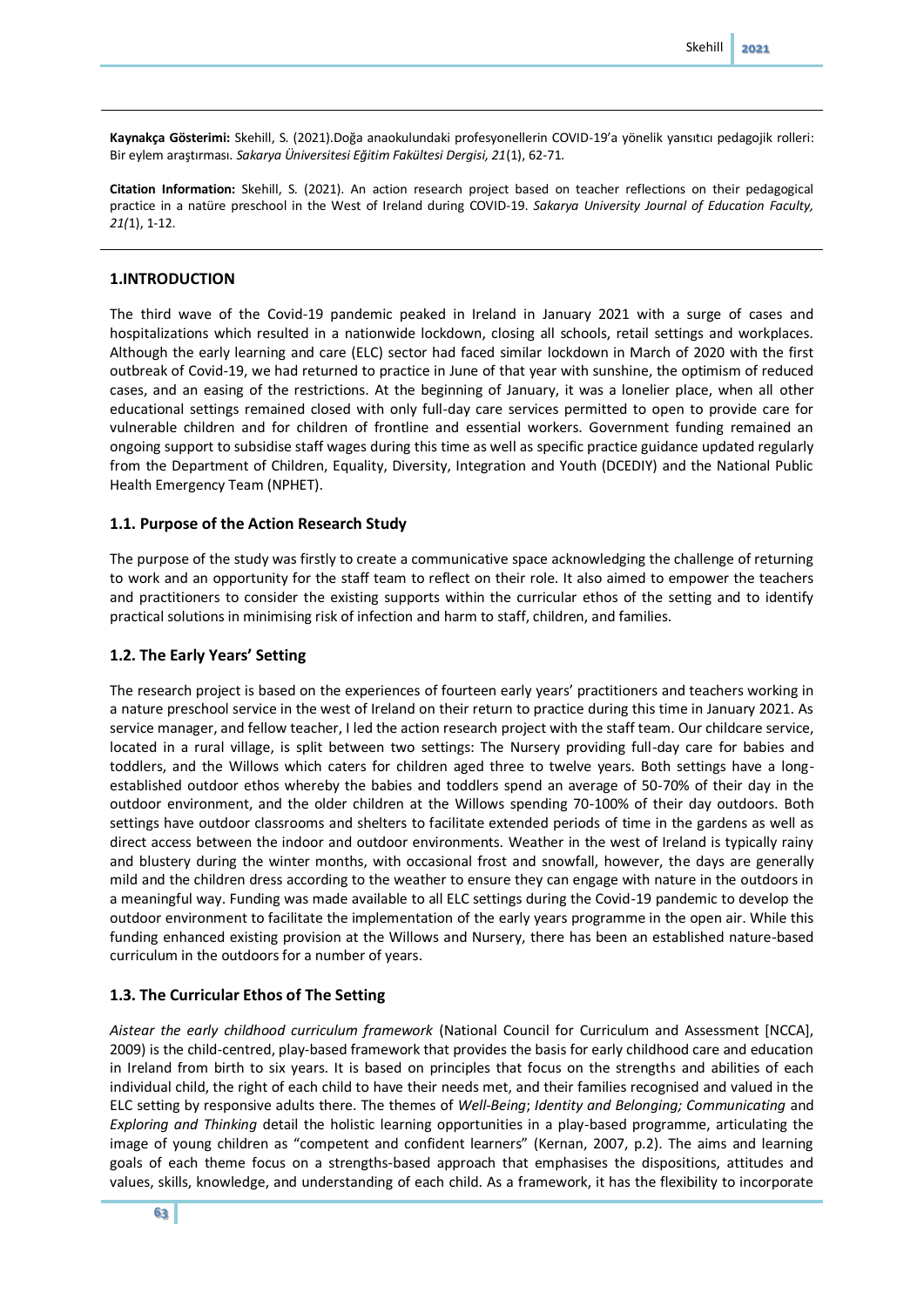elements of different theoretical approaches into the early years programme, including Steiner, Froebel, Reggio Emilia and Montessori, promoting creativity and imagination in the planning and implementation of the curriculum.

## **1.4. The Professional Role of The Early Childhood Practitioner and Teacher**

The development of the early learning and care sector over the past ten years has seen an increased awareness of this key period in children's lives, and consequently the need for knowledgeable and skilled professionals to support and scaffold their development during this time. Sexton (2007) considers that as a 'professional', the ECT should have a specialised knowledge base and have a commitment to engaging in ongoing professional learning. She or he should have a degree of autonomy in her work which is guided by personal responsibility and a code of ethics. In return for this commitment to their work and their role, the ECT then should hold a position of high status in society and be paid well for their teaching and caring endeavours. Within the Irish context, there is ongoing advocacy for better pay and conditions for staff working in ELC sector, while simultaneously a call for recognition of the value of the role of the ECT in nurturing and educating young children. During the pandemic, there was a stark realisation of the dependency of the economy on creches and childminders to look after the children of frontline and essential workers.

## **2.METHODOLOGY**

## **2.1 Rationale for Methodological Approach**

This qualitative action research project was developed as a means of supporting the staff team on their return to work during the COVID -19 pandemic. Thomas (2017) outlines the value of action research in empowering practitioners to make changes and this project was about attributing ownership and control over their working lives to manage the challenges of the situation. Phenomenology as a methodology for qualitative research is firmly rooted in "complex philosophical tradition in human science", studying the concept of 'Being', what it is to exist as a person (Sundler et al. 2019, p. 734). It differs from other qualitative research methods insofar as the emphasis of the study is on lived experiences of the participants and articulation of the findings to capture their being in the worldly experience. The understanding of the phenomenon as their lived experience is about how this reality is experienced directly by the participants, which in this study, focused on their return to work in an outdoor setting during the COVID -19 pandemic. Heidegger (1929/1962) asserts that a phenomenon can only be unveiled ontologically through 'Dasein', a philosophical term meaning 'being' or 'to exist'. Dasein is related to individual humans and the distinct situations they find themselves in. There is a pronounced emphasis on the social dimensions of Dasein and how one perceives oneself within society, and how in turn, this perception of the self has an impact on the phenomenon. Heidegger also considers the importance of moods in our existence and the potential of our emotions to influence and alter the rest of our life experiences. Our moods play a significant role in how one experiences a phenomenon and interprets realities and experiences, which is particularly relevant when considering the contextual backdrop of this study. Heidegger (1929/1962) also considers how the 'big' question of life and death, and one's willingness to face one's certain eventuality, influences how one approaches different experiences and phenomenon in life. This application of understanding of Dasein is universal and is argued here as particularly relevant to the study of early childhood teachers' experiences in the contextual reality of their professional role working in the frontline during a global pandemic. Frechette et al. (2020) summarise the objective of interpretative phenomenology in this regard as attempting "to uncover or disclose a phenomenon by pulling away layers of forgetfulness or hiddenness that are present in our everyday existence" (p. 2). The epistemology of this research is anchored in this understanding of Dasein and how engagement with the phenomenon and conversations around that experience uncover the realities for participants, that they may have hidden or forgotten in the routines of professional and personal lives. McManus-Holroyd (2007) recognises the opportunity for hermeneutic understanding when individuals undergo experiences that disrupt the ordinary patterns of life or "taken for granted aspects of existence" (p. 2).

## **2.2 Data Collection**

Data was collected through a questionnaire which was emailed to all team members, with over 90% engagement with the reflective process. The low number of children in attendance during the early weeks in January and February enabled the staff team to work in rotation within their 'pods' of children and from home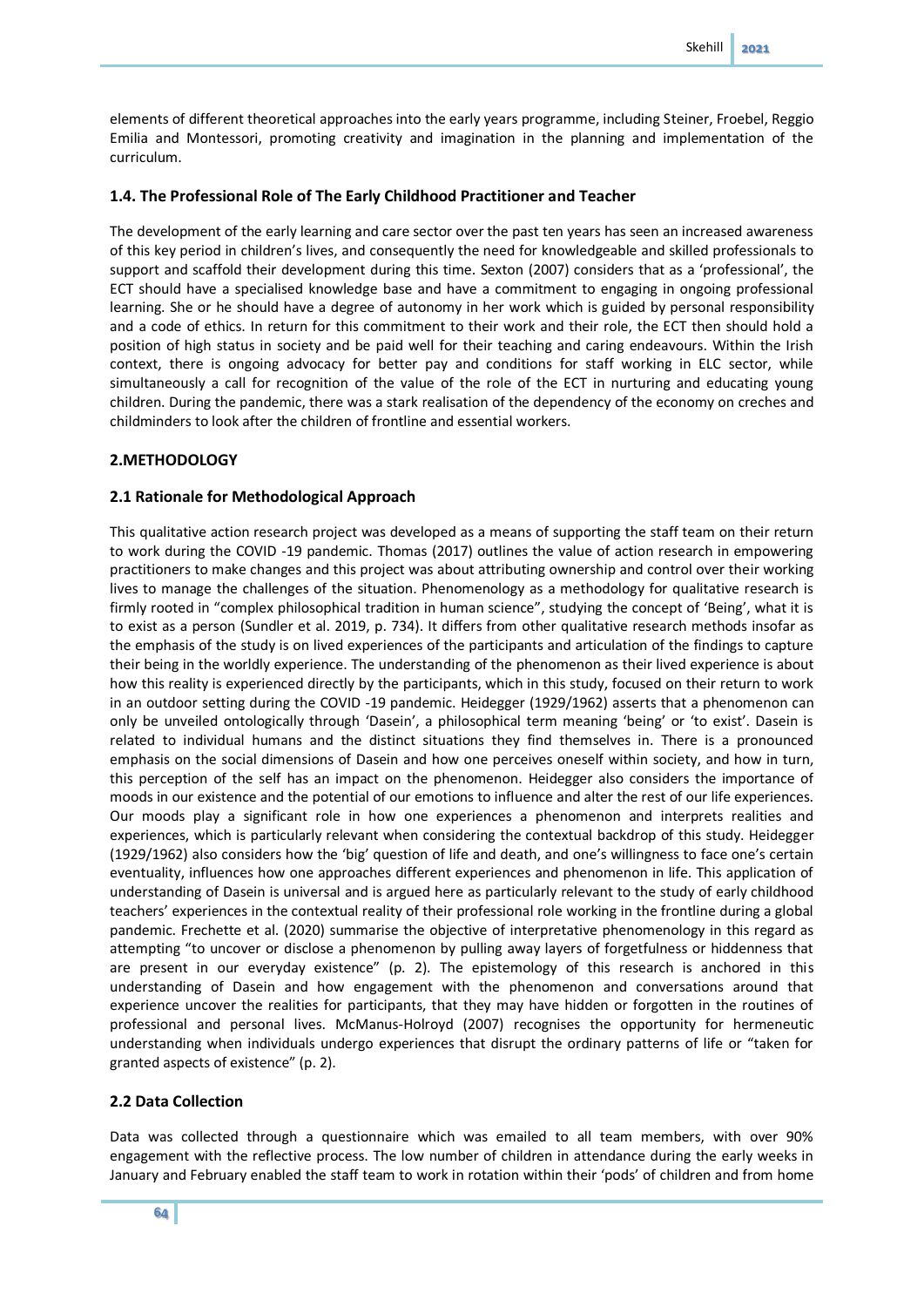on alternate days. This facilitated time to engage with the questionnaire and consider their responses to the questions. The initial data collection process was designed as a support mechanism for the staff team, and on consideration of the responses, this developed into a more proactive project in reflecting on the environment and their pedagogical practices. Consent was obtained from all participants to incorporate their contributions to the reporting and interpretation of the findings for this study, with each being attributed by a number for reporting purposes.

## **2.3 Data Analysis**

Interpretative hermeneutic phenomenology (IHP) offers flexibility in its approach to adapt the analysis process in accordance with the research needs in interpreting the phenomenon (McManus-Holroyd, 2007; Smith 2004). I use the term 'analysis' tentatively in the phenomenological sense as it has been argued that this term refers to a 'breaking into parts', which creates a conflict with the holistic idea of this approach (Groenewald 2004). Groenewald (2004, p. 49) refers to the process as the "explication of the data", which instead investigates the constituents of that experience within the context of the whole. Interpretative phenomenology requires that the researcher is not only describing the phenomenon from the participants' perspective, but also that one interprets and finds meaning within these life-world experiences. The analysis of data in IHP always begins with the researcher as the interpreter, reflecting on one's fore-projections or pre-understandings of one's knowledge and assumptions of the phenomenon under investigation (Gadamer 2004; Heidegger 1929/1962). McManus-Holroyd (2007) describes this as "an art of understanding", that necessitates the continual reflexivity within the hermeneutic cycle throughout the research process. Ricoeur (2016) explains the process of analysis in IHP is about listening to the stories of the participants while simultaneously realising that their meanings do not dissolve our own understandings, rather that our horizons of perspective move and shift throughout the research process, in coexistence with the horizons of the participants. This is what Gadamer (2004) explains as the fusion of horizon in hermeneutics, which creates an ongoing reflective cycle of understanding as new meanings are uncovered and explained. This reflective cycle on how the staff team perceived and demonstrated their experiences on returning to work was documented in part throughout my journaling process, a key feature of IHP, which supported reflexivity and an awareness of my own biases on the phenomenon and the contextual realities. This journaling provided space to question and consider elements of the 'lived experiences' as it appeared to me as my horizons of understandings shifted throughout the research process. Both Heidegger (1929/1962) and Gadamer (2004) argue that true understanding of a phenomenon involves this dialogue between the participants' dialogue and experiences, and also the personal and professional context of the researcher.

This study incorporated thematic analysis to identify and understand meaning-oriented themes within the data guided by the revised framework of Braun and Clarke (2021). In thematic analysis, this guides the way in which one can organise meanings into patterns, from which themes can emerge to form a meaningful wholeness and contributing to robust research findings. In interpretative phenomenological research, themes are not determined by frequency in the data, but rather by the meaning attributed to these. (Bredmar, 2020;Laletas et al., 2017; Maxwell et al., 2020). The analysis of the teachers' responses involved my interpretation as researcher and the subsequent engagement with literature and policy to create a deeper understanding of the phenomenon, that of their work in the outdoor early learning and care setting during the pandemic.

#### **3.FINDINGS**

The four semi-structured questions asked specifically about teachers' feelings on returning to work during the pandemic; how the existing outdoor provision influenced their pedagogical practice and perspectives; considerations of any positive changes to routines or practices that they would like to maintain in the future; and a general question about their learning from this whole experience. In accordance with the phenomenological principles underpinning the study, the analysis was not a linear process in summarising the specific responses for each question and instead are presented here under broad headings to capture the essence of their 'lived experiences' at this time.

#### **"They are all 'my' children" (P3)**

Eatough and Smith (2017) speak of the 'gem' in interpretative phenomenological analysis, that which may be a singular remark that enhances understanding of the lived experiences of participants. In this study, that 'gem' was evidenced in the empathy illustrated for children and families, despite the risk of infection to the teachers themselves and a sense of responsibility in caring for them. Ten of the fourteen responses demonstrated a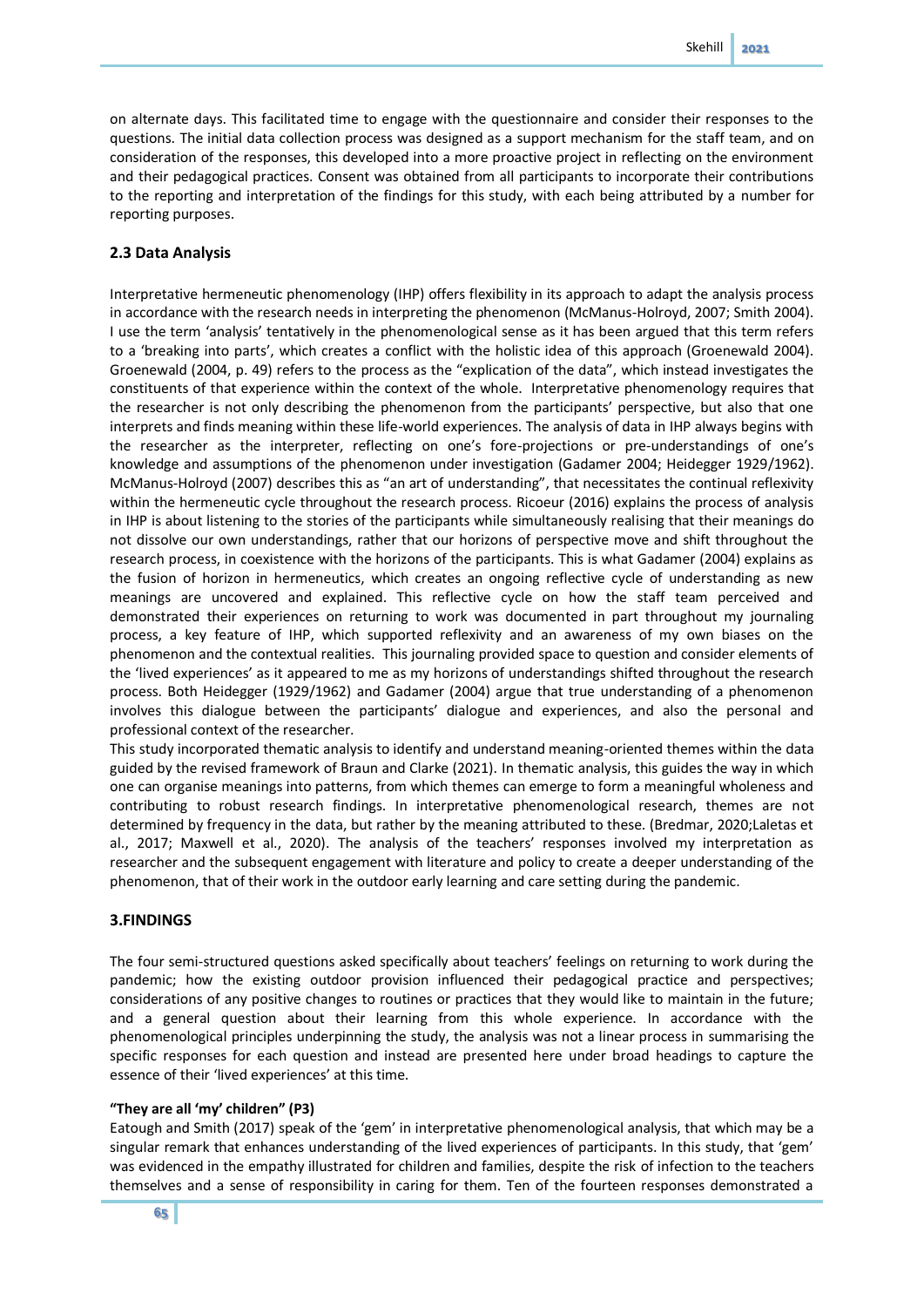clear child-centred perspective on returning to work, with an emphasis on their role in providing a safe and stimulating environment for the children in the preschool environment. The respectful regard for the child in the ELC setting is at the heart of quality and inclusive practice (Skehill, 2021; Sorin, 2005; NCCA, 2015) and this is evidenced in the rights-based perspective that recognises the "importance of having the creche opened just so kids have a place to go to and enjoy playing with other kids and learning new activities" (P4). A relational pedagogy focuses on interactions with all of the children, in a respectful and considerate manner, to which Noddings (2012) attributes her care theory that those who are cared for by others in a genuine and sensitive manner, will in turn develop this empathy and such caring virtues. The teachers model this caring behaviour in asserting that "our services were needed by the children most importantly, and their families" (P6). Taggart (2011; 2016) advocates for the ELC sector to place more value on this caring element and emphasises the importance of "reconceptualising practice within a political ethic", in order to "champion 'caring' as a sustainable element of professional work, expressed not only in maternal, dyadic key working but in advocacy for care as a social principle" (2011, p. 94). The COVID -19 pandemic has certainly brought an awareness of the necessity of childcare to maintain the social equilibrium and this reality is recognised by the teachers here noting that one "felt a sense of pride to be classed as a front-line worker and as being an important part of these children's care and a reliable support to their families" (P7). This "emotional labour" that Taggart (2011, p. 97) speaks, is a recognition of the kind of caring that comes from effort rather than instinct and is often only evident when it is not done. This nurturing, respectful pedagogical approach when working with young children is that which a quality service is built upon. The attitudes and perspectives of the adult working with young children and their families constitute the foundation of the early years programme, and so leads to that commitment to creating a space where children want to be.

#### **"The possibilities are endless" (P11)**

Notwithstanding the fact that the setting has a long-established outdoor ethos, all participants expressed their view that the children were happier in the outdoor environment, with the majority recognising that the virus is less transmittable in the outdoors. Despite the realities of the winter weather in the west of Ireland, this issue was mentioned by only two of the teachers, with the majority of responses illustrating an easy confidence in the way they work noting that "the children are happier when in the outdoors" (P5) and that they "love being outside and going for walks" (P2). The recognition that "the natural environment has a positive impact on the children" (P13) is stated with the confidence of knowledge and experience which resonates with Young, Haas and McGown's (2010) understanding of brain patterning in nature engagement. Sustained focus and engagement with nature create these patterns of perceptions and behaviours, which in turn determine our actions and beliefs.

Young et al. (2010) discuss how one's cultural gaze influences attitudes and behaviours, which is particularly relevant in consideration of the potential of support accessible in the natural world rather than to be overwhelmed with the impact of the pandemic. Teachers commented on the existing structures in place, including the "inviting areas for children" and the "wonder and awe it created in the children and curiosity that came from that" (P1). Nine out of the fourteen participants noted an awareness of the value of the outdoor environment in promoting the holistic development of the children. Louv (2010, p. 49), a long-serving advocate of outdoor play and learning, sees nature as a "healing balm for the emotional hardships in a child's life" and this is particularly relevant as we navigate this journey through the pandemic. There is a sad realisation that this may "impact children more than we think" (P6), but simultaneously confidence in the existing curriculum in place in the outdoor environment to support children and families. There is an awareness of the benefit of having "organised interest areas and provocations for children to engage with" (P3) as well as having sheltered areas in the gardens for children's comfort and enjoyment.

The practicalities of meaningful engagement in the outdoors are referenced in relation to the accessibility to toilets and changing facilities, as well as the ease of access between the indoor and outdoor environments. The *Universal Design Guidelines* for ELC settings (Grey et al., 2019) note the importance of creating spaces that work for those who use them, and this is referenced by the staff team as key to their ability to engage with the outdoors for sustained and prolonged periods of time. The physical layout of the environment is reflective of the teacher's image of the child and their view of the child as a 'competent and confident' learner (NCCA, 2009; 2015) and is reported in the findings regarding the aesthetic provocations for play and engagement in the gardens. Grace et al. (2018) argue for a learning environment that supports communication and developing friendships, which Jarman (2015) describes as a 'communication friendly spaces approach'. He considers the combination of the physical environment, the available resources and the role of the adult within that setting, as central to promoting the holistic development of the child in the inclusive ELC setting. The findings illustrate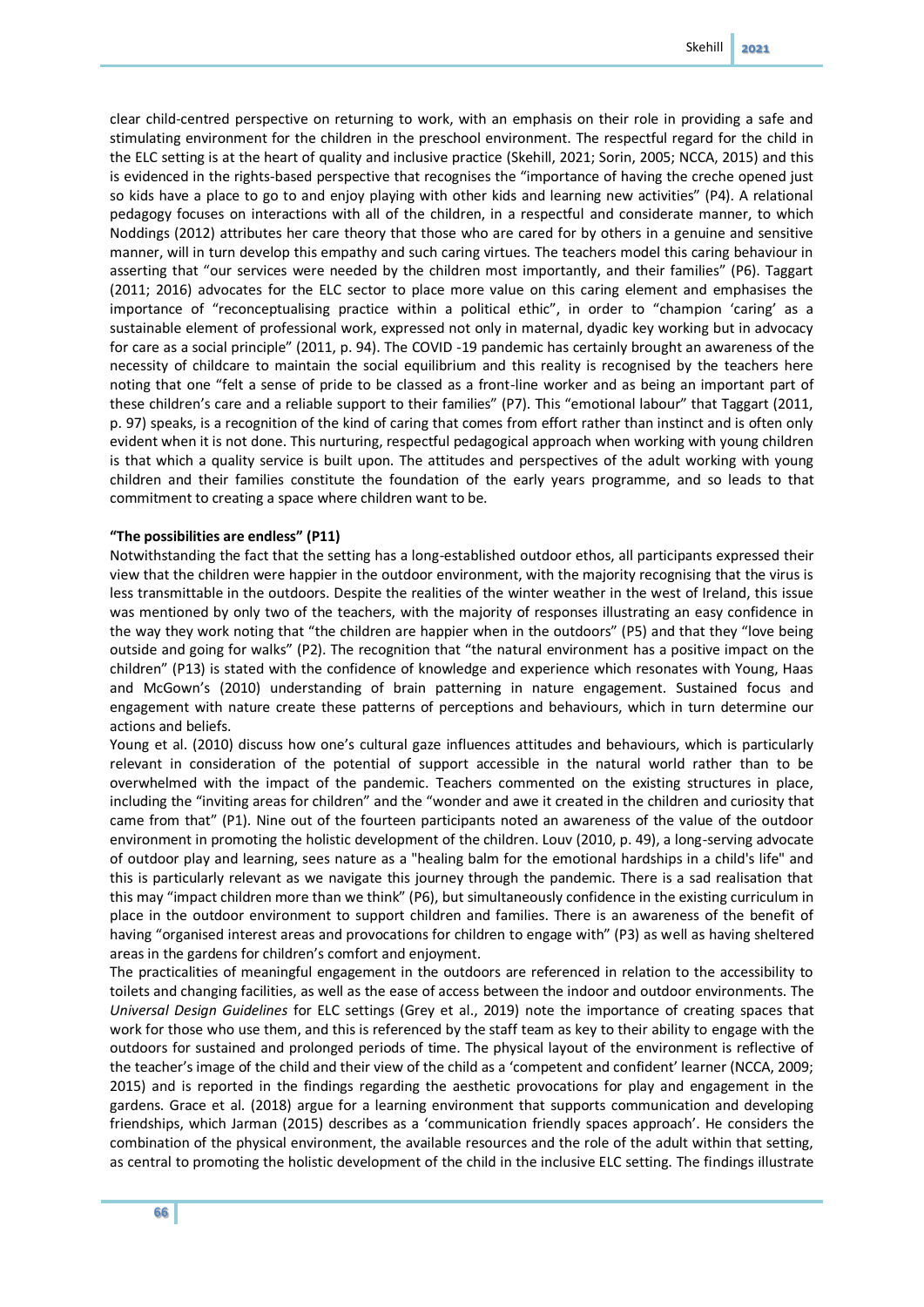the confidence of the staff members in recognising the pedagogical principles that underpin their practice in creating spaces for "meaningful connections" with and between the children.

## **"Built good relationships with our families and have mutual respect for our overall welfare of staff, children and their families" (P2).**

The importance of cultivating positive relationships with parents in the ELC setting has been recognised as a key feature of quality education and care (Graham 2017;O'Byrne 2018) and over half of the participants in this project reflected on how to overcome new challenges of building and maintaining these relationships in light of the Level 5 restrictions. The teachers noted the success of initiatives to support transitions in the outdoors which facilitated an ease of communication and interaction whereby parents were afforded time and space during drop-off and collection time to settle their child, to talk with the key worker, recognising "the importance of our interactions with families here for those working from home. We might be the only social interactions they see in that day or week – the difference a smile of chat could make to an individual" (P3). Bronfenbrenner's (1979) bioecological systems emphasise the importance of the environment that the child lives in, and the interactions within and between the people who inhabit those systems as relevant to the child's development. Collaboration with key people in the child's life and recognising the value of these interactions to support the child's holistic development, is particularly relevant in the ELC sector (Bronfenbrener 1979).

#### **"I have surprised myself…" (P1)**

Rix (2011) emphasises the value of supporting reflective practice in the ELC setting by encouraging the early years teacher and practitioner to reflect on how one might position oneself in the dominant culture of the "normalising society" (p. 79), and how one's identity, and subsequently the identity of others, is created in the context of relationships and structures in society. He sees reflective practice as "developing a deeper understanding of your own views and ways of working and behaving, the context in which you are operating, and the perspective of others" (Rix 2011, p. 81). Similar to a recent study carried out by the Centre for Research in Early Childhood [CREC] (Pascal 2021), the teachers here presented a renewed enthusiasm and confidence in the outdoor environment and their role in supporting children and families at this time. The participants talk about their own resilience and positivity in facing this adversity, reflecting on the value of connections with others, and the simple pleasure of these social interactions. Like the CREC study (2021), the professionalism and dedication of the team in continued to come to work, putting the wellbeing of the children and families to the fore, demonstrates the strength and deep commitment to their work and to each other within the team. The goals of this action research project were achieved in providing a reflective process to enable the staff team to face the reality of the situation, consider what the protective factors within the working environment were, and what other changes we might make to further our pedagogical practice while simultaneously keeping safe.

**"The slower pace of life has taught me to enjoy and appreciate quality time both at home and at work" (P14)** Action research is about developing practice from the ground, considering what is working well, and what changes can be made. Lewin (1947) talks of this process of being a change agent in practice, and this questionnaire facilitated communication of ideas as a foundation for developing pedagogical and professional practice. It is argued here that the professional identity of the adult working in the ELC setting is embedded in the culture of the setting and of the community in which they are situated. The engagement with this reflective action research project has resulted in practical and proactive recommendations for change and development. All participants commented on the ease of cleaning routines when children spend the majority of their time in the outdoors. This facilitated team members to ensure the indoor rooms were cleaned and disinfected as required without disturbing children or creating a heightened anxiety around this. The fact that there has been minimal sickness within the service over the past year was communicated as a valid reason for maintaining the existing cleaning and sanitising routines, as well as strict adherence to the policy of exclusion for any illnesses. These actions are seen as central to children's health and well-being and are recognised in the findings as central to an inclusive early years' curriculum to ensure children are facilitated to participate in the preschool programme. There was also an acknowledgment of the impact of transitioning in the outdoors on maintaining a safe environment and equally as important, of supporting positive interactions with children and families. These assumptions are supported in contemporary research as reported in the Irish media (McGreevy, 2021) whereby outdoor transmission of COVID-19 account for only 0.1% of the state's cases. The outdoor sheltered areas at both premises facilitate a safer space for transitioning in and out of the settings and are also recognised as a key communicative space in having a slow and easy handover. Interest areas and provocations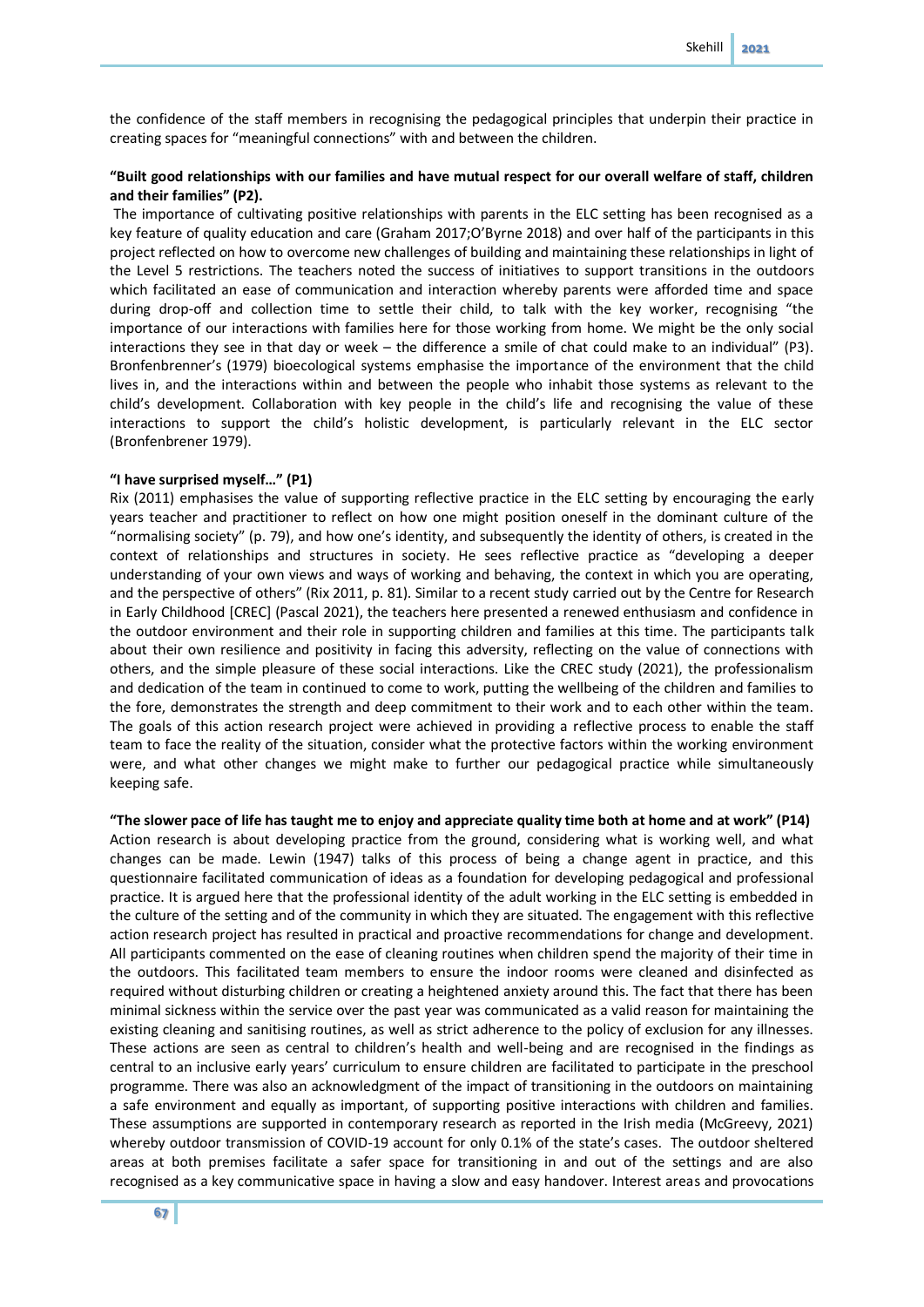for play establish these spaces as an engaging place for the children while they say goodbye to parents and has resulted in a more informed and considerate approach in creating stimulating and aesthetic environments for children.

The opening hours for the setting had been adapted at the beginning of the pandemic, reducing service for half an hour at either end of the day, so now operating from 8:00am to 5:30pm. This was changed to facilitate the 'pod' system in ensuring the same two staff members could care for a group of children thereby minimising risk of infection by mixing pods during the day. This new system has been identified by some team members as having a positive impact on their well-being, resulting in feeling more "motivated" and also noting the benefits for the children in having that little bit of extra time with parents at the end of the day. Team members also commented on the value of being facilitated in having time to work from home, support from colleagues and management, support with childcare at the settings and flexibility in the working day to promote their wellbeing at this time.

#### **4.RESULTS, DISCUSSION AND RECOMMENDATIONS**

Notwithstanding the challenges of working in practice at this time, from worries about oneself and one's family during this third wave of COVID-19; balancing home-life and childcare; supporting one's children with homeschooling, this action research project illustrated the potential of learning from this experience. Reflective practice in the early years setting can have real impact on pedagogical practice and perceptions of our work in practice (Rodd, 2004; Department of Education and Skills [DES], 2018). This action research project created a forum for reflection in consideration of the challenges that we face in practice at this time and enabled the team to reflect on what was working well, what needed to change, and identify steps in making those changes for the benefit of all involved. The value of action research; the invaluable role of the early years' teacher and the key to quality pedagogical practice is captured perfectly by one of the team:

"*I learned that I cannot control what happens, but I can control how I react to what happens. I am so proud of Us! That we adapted to what was going on, that we put our children first, we always have the child at the centre in everything we do here"* (P3).

#### **Research and Publication Ethics Statement**

This manuscript named "An Action Research Project based on Teacher Reflections on their Pedagogical Practice in a Nature Preschool in the West of Ireland during COVID-19." was presented as a paper at the International Congress of Early Childhood Outdoor Practices. The permissions for the research were obtained from the institution where the research was conducted.

## **Contribution Rates of Authors to the Article**

This manuscript is prepared and written by a single author.

### **Statement of Interest**

There will be no conflict of interest as the current manuscript is prepared and written by a single author.

## **5.REFERENCES**

- Braun, V. & Clarke, V. (2021). Thematic analysis. In E. Lyons & A. Coyle (Eds.), *Analysing qualitative data in psychology* (pp. 84-103). Sage.
- Bredmar, A. C. (2020). Developing sensitive sense and sensible sensibility in pedagogical work: Professional development through reflection on emotional experiences. *Phenomenology and Practice*, *14*(1), 57-72.

Bronfenbrenner, U. (1979). *The ecology of human development.* Harvard University Press.

- Cudworth, D. & Lumber, R. (2021). The importance of forest school and the pathways to nature connection. *Journal of Outdoor and Environmental Education, 24,* 71–85. <https://doi.org/10.1007/s42322-021-00074-x>
- Department of Education and Skills. (2018). *A guide to early years education inspection (EYEI).* <https://assets.gov.ie/25240/e9c7597b2a5644e0b605aa434dd8d08f.pdf>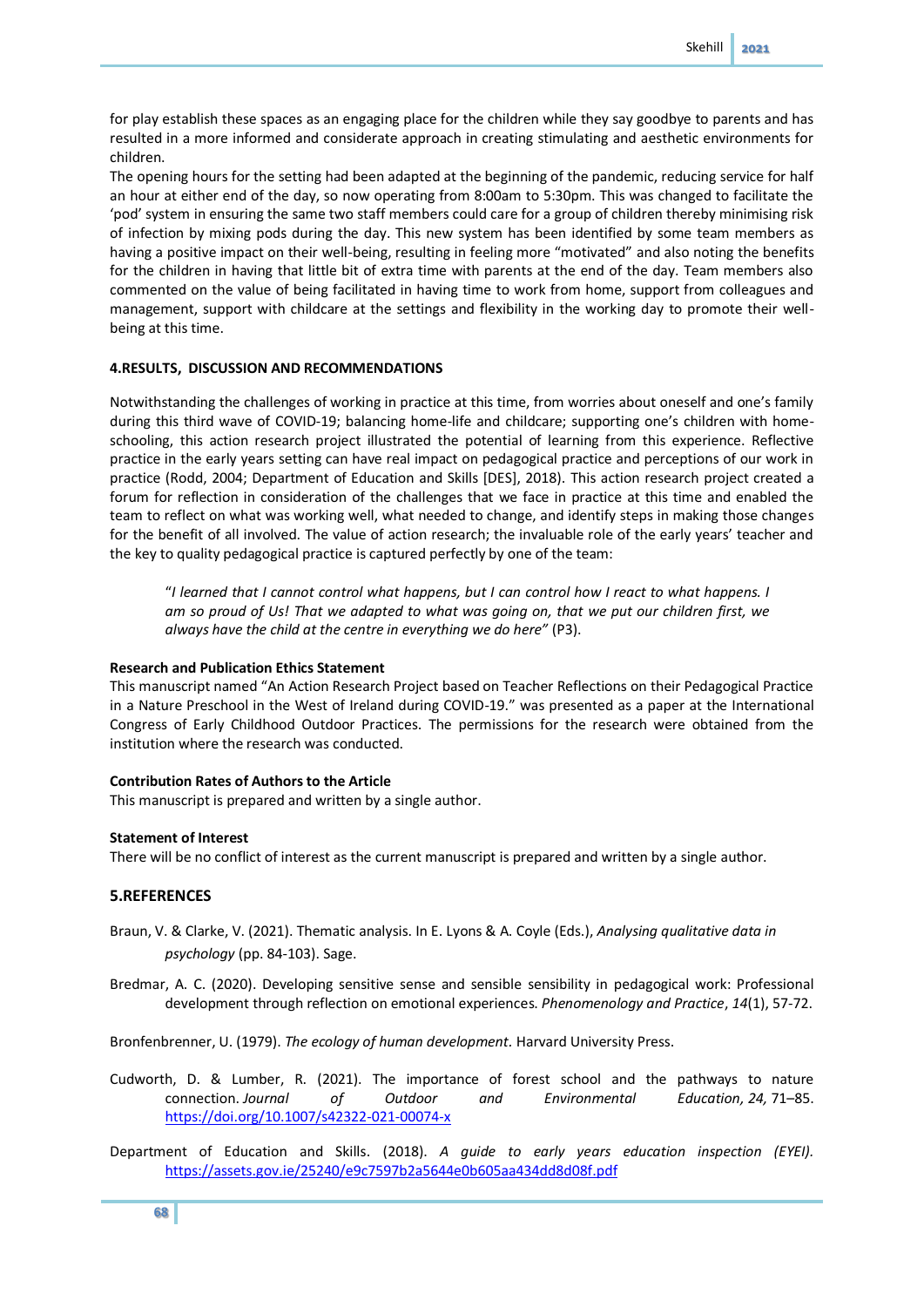- Eatough, V. & Smith J. A. (2017). Interpretative phenomenological analysis. In C. Willig & W. Stainton Rogers (Eds.), *Handbook of qualitative psychology* (pp. 179-194). Sage.
- Frechette, J., Bitzas, V., Aubry, M., Kilpatrick, K., & Lavoie-Tremblay, M. (2020). Capturing lived experience: Methodological considerations for interpretive phenomenological inquiry. *International Journal of Qualitative Methods, 19*, 1-12[. https://doi.org/10.1177/1609406920907254](https://doi.org/10.1177%2F1609406920907254)

Gadamer, H. G. (2004). *Truth and method*. Continuum Publishing Group.

- Grace, R., Blackmore, R., & Aylward, E. (2018). One of the kids: Parent perspectives of the developmental advantages arising from inclusion in mainstream early childhood services. *Australasian Journal of Early Childhood, 35*(2), 69-78. [https://doi.org/10.1177/183693911604100203.](https://doi.org/10.1177%2F183693911604100203)
- Graham, I. (2017). *Realising potential: Equality, diversity and inclusive practice in early years.* Barnardos.
- Grey, T., Corbett, M., Sheerin, J., Heeney, T., & Ring, E. (2019). *Universal design guidelines for early learning and care settings.* <https://aim.gov.ie/universal-design-guidelines-for-elc-settings/>
- Groenewald, T. (2004). A phenomenological research design illustrated. *International Journal of Qualitative Methods, 3*(1), 42-55[. https://doi.org/10.1177/160940690400300104.](https://doi.org/10.1177/160940690400300104)
- Heidegger, M. (1962). *Being and time* (J. Macquarrie & E. Robinson, Trans.). Harper and Row. (Original work published 1929)
- Jarman, E. (2015). *The communication friendly spaces™ approach: The targeted use of colour in learning environments.* The Elizabeth Jarman Foundation. https://elizabethjarman.com/wp -content/uploads/2018/04/the-cfs-approach-and-targeted-use-of-colour.pdf
- Kernan, M. (2007). *Play as a context for early learning and development: A research paper.* National Council for Curriculum and Assessment. https://www.curriculumonline.ie/getmedia/1d8f2182-fdb8-4d29 -9433-93e13ba27b20/ECSEC05\_Exec3\_Eng.pdf
- Laletas, S., Reupert, A., & Goodyear, M. (2017). "What do we do? This is not our area". Child care providers' experiences when working with families and preschool children living with parental mental illness. *Children and Youth Services Review, 74,* 71- 79. <https://doi.org/10.1016/j.childyouth.2017.01.024>
- Lewin, K. (1947). Frontiers in group dynamics: Concept, method and reality in social science; Social equilibria and social change. *Human Relations, 1*(1), 5-41. [https://doi.org/10.1177/001872674700100103](https://doi.org/10.1177%2F001872674700100103)
- Louv, R. (2010) *Last child in the woods: Saving our children from nature-deficit disorder.* Atlantic Books.
- Maxwell, C., Ramsayer, B., Hanlon, C., McKendrick, J., & Fleming, V. (2020). Examining researchers' preunderstandings as part of the reflexive journey in hermeneutic research. *International Journal of Qualitative Methods, 19,* 1-9. https://doi.org/10.1177/1609406920985718
- McGreevy, R. (2021, April 5). Outdoor transmission accounts for 0.1% of State's Covid-19 cases. *Irish Times.* https://www.irishtimes.com/news/ireland/irish-news/outdoor-transmission-accounts-for-0-1-ofstate-s-covid-19-cases-1.4529036
- McManus Holroyd, A. E. (2007). Interpretative hermeneutic phenomenology: Clarifying understanding. *Indo-Pacific Journal of Phenomenology, 7*(2), 1-12. https://doi.org/10.1080/20797222.2007.11433946
- National Council for Curriculum and Assessment (2009). *Aistear: The early childhood curriculum framework*. [http://www.ncca.biz/Aistear/pdfs/PrinciplesThemes\\_ENG/PrinciplesThemes\\_ENG.pdf](http://www.ncca.biz/Aistear/pdfs/PrinciplesThemes_ENG/PrinciplesThemes_ENG.pdf)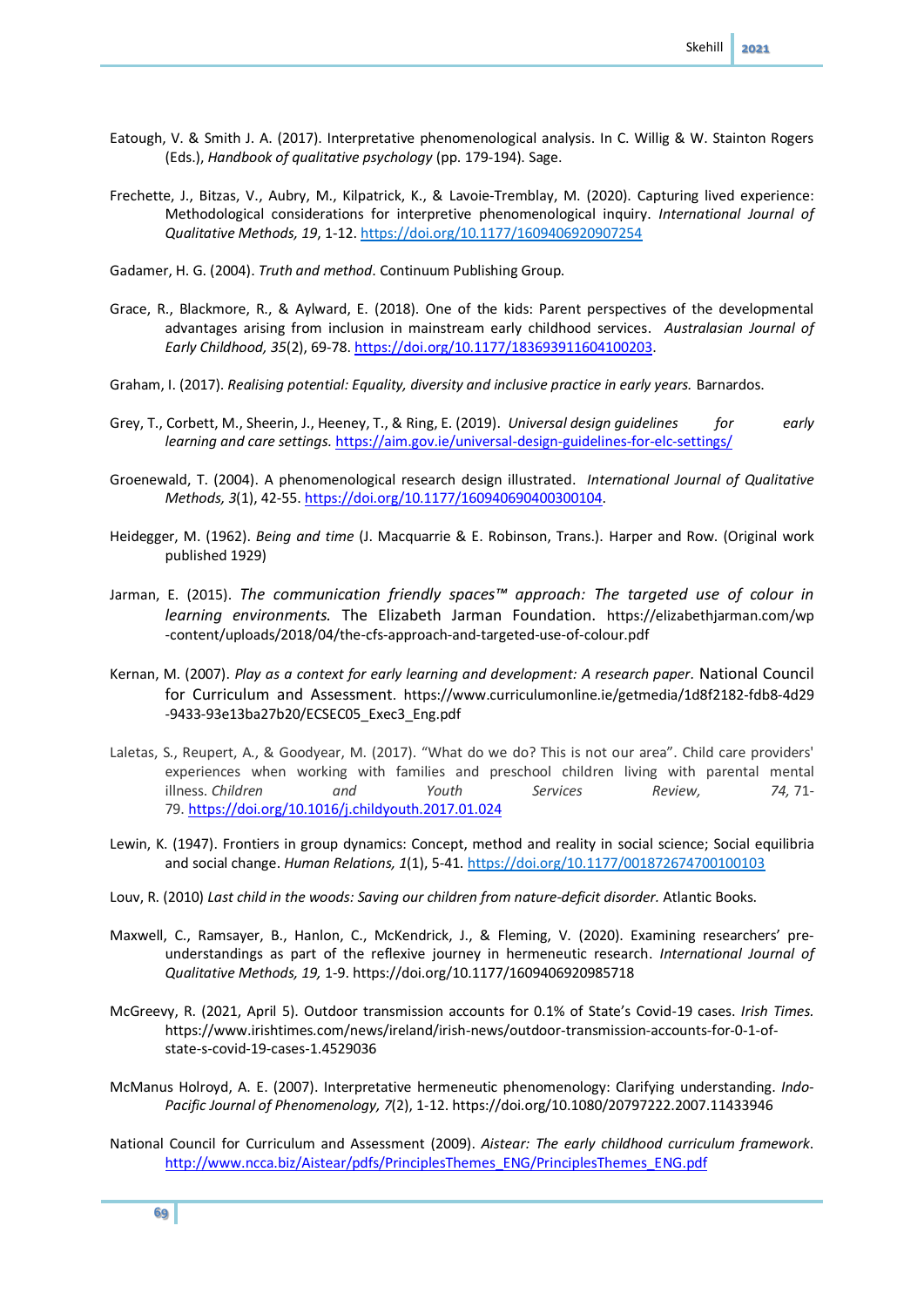- National Council for Curriculum and Assessment (2015). *Aistear Siolta practice guide.* <https://www.aistearsiolta.ie/en/>
- Noddings, N. (2012). The caring relation in teaching. *Oxford Review of Education, 38*(6), 771-781. https://doi.org/10.1080/03054985.2012.745047
- O'Byrne, A. (2018). Including parents right from the start. In Ring, E., Daly, P., & Wall, E. (Eds.), *Autism from the Inside out: Signposts for parents, early childhood, primary, post-primary and special school settings* (pp. 163-180)*.* Peter Lang.
- Pascal, C. (2021). *An exploration of how the Froebel storytelling approach can support young children through the Covid-19 pandemic.* https://www.froebel.org.uk/research-library/an-exploration-of-how-the froebel-storytelling-approach-can-support-young-children-through-the-covid-19-pandemic
- Ricoeur, P. (2016). *Hermeneutics and the humans sciences: Essays on language, action and interpretation.* Cambridge University Press.
- Rix, J. (2011). What's your attitude? Inclusion and early years settings. In A. Paige-Smith & A. Craft (Eds.), *Developing reflective practice in the early years.* Open University Press.
- Rodd, J. (2004). *Leadership in early childhood.* Open University Press.
- Sexton, M. (2007). Evaluating teaching as a profession—implications of a research study for the work of the teaching council. *Irish Educational Studies*, *26*(1), 79-105. https://doi.org/10.1080/03323310601125310
- Skehill, S. (2021). Leadership in the early learning and care setting. In E. Ring, L. O' Sullivan, M. Ryan, & P. Daly (Eds.), *Leading inclusion from the inside out: A handbook for parents and early childhood teachers in early learning and care, primary and special school settings.* Peter Lang.
- Smith, J. A. (2004). Reflecting on the development of interpretative phenomenological analysis and its contribution to qualitative research in psychology. *Qualitative Research in Psychology, 1,* 39-54.
- Sorin, R. (2005). Changing images of childhood: Reconceptualising early childhood practice. *International Journal of Transitions in Childhood, 1,* 12-21.
- Sundler, A. J., Lindberg, E., Nilsson, C., & Palmér, L. (2019).Qualitative thematic analysis based on descriptive phenomenology. *Nursing Open (6),* 733-739. https://doi.org/10.1002/nop2.275
- Taggart, G. (2011). Don't we care?: the ethics and emotional labour of early years Professionalism. *Early Years, 31*(1), 85-89. https://doi.org/10.1080/09575146.2010.536948
- Taggart, G. (2016). Compassionate pedagogy: the ethics of care in early childhood professionalism. *European Early Childhood Education Research Journal*, *24*(2), 173-18. https://doi.org/10.1080/1350293X.2014.970847
- Thomas, G. (2017). *How to do your research project: A guide for students.* Sage Publications.

Young, J., Haas, E., & McGown, E. (2010). *Coyote's Guide to connecting with nature.* Owlink Media Corporation.